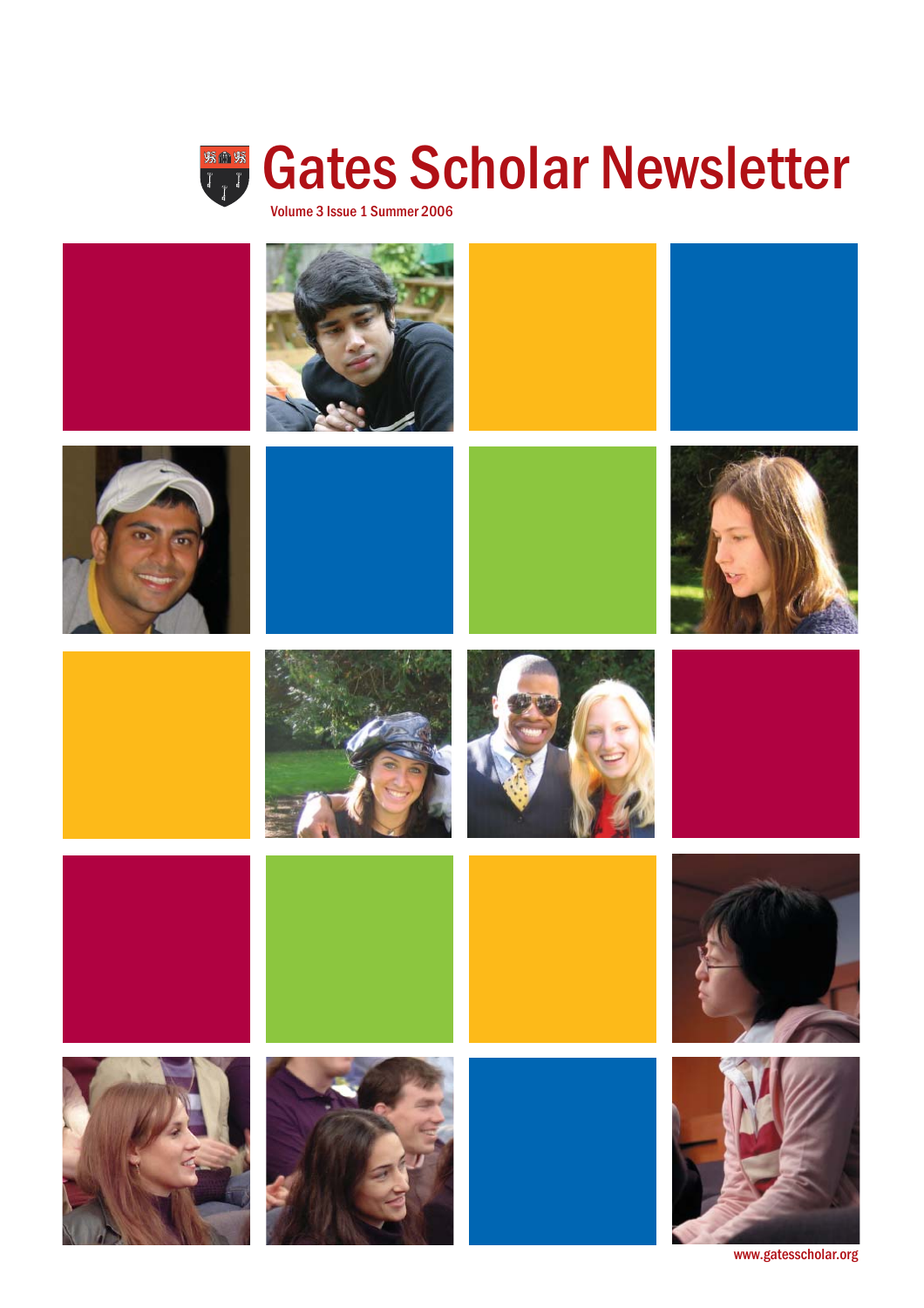#### IN THE SUMMER ISSUE

#### UNDER WAY

4

5 6

7

11

13

14

Deep and Dirty: Reprogramming Cell Development in Roots

Finding Nano: The Search for Novel Metal Oxides The Conspiracy that Never Was: Perspectives

- from within Big Oil
- Soap Star: Surface Adsorption of Industrially Important Molecules

#### FIVE O'CLOCK OFF

The Producers: A Classic Re-Made

Going to the Source A Case for Nonconformity: An Opinion Piece

#### FORUM

A Bilingual World

#### FOOTNOTES FROM FRIENDS

Partnering Up: Working Together for Cultural Diplomacy

#### ALUMNI NOTES

The *Gates Scholar Newsletter* is the publication of the Gates Cambridge Scholars' Society. Articles and photographs may be submitted on any topic relevant to the Gates community. In keeping with the Society's goal of representing current scholars and alumni from around the world, individual issues of the Newsletter usually include articles on a variety of subjects from a number of authors.

Articles that offer a window into the lives and work of current or past Gates scholars or articles that tackle large interpretive questions relevant to the Gates mission are particularly encouraged. Highly focused contributions are welcome, but preference will be given to submissions that are of interest to a diverse cross-section of readership in more than one discipline of study. Finally, because there is limited space in any one edition of the Newsletter, contributors should understand that any article submitted for publication may be subject to editorial approval and/or truncation.

Submissions to the next issue should be emailed to newsletter@gatesscholar.org no later than October 10, 2006.

#### **Contributors** Gates Scholar Newsletter

Ross Anthony '05, PhD in Social Anthropological Analysis Sean Bennett '01, MPhil in Cognitive Musicology Whitney Duim '05, MPhil in Chemistry Fernan Federici '05, PhD in Plant Sciences Paul Franklyn '04, PhD in Chemistry Steven Kreeger '04, PhD in International Studies Anna Lopatinskaya '05, MPhil in English and Applied Linguistics Maja Miličević '04, PhD in English and Applied Linguistics Rob Perrons '02, PhD in Engineering Carl Pfendner '05, MPhil in Theology and Religious Studies Andrew Robertson '01, PhD in Genetics Lane Schwartz '01, MPhil in Computer Speech, Text and Internet Technology

#### **Editors**

Izabela Kisilowska '05, PhD in Politics Rebecca Johnston '05, PhD in Astrophysics Daniel DiCenso '05, PhD in Music Sarah van Mastrigt '04, PhD in Criminology Jennifer Gibson '01, PhD in International Studies

#### **Current Scholars' Section**

Charles Chang '04, MPhil in English and Applied Linguistics Dirk-Hinrich Haar '05, MPhil in Criminology Megan Matthews '05, MPhil in Geographical Research Arijeet Pal '05, BAaff in Natural Sciences

#### **Alumni Section**

Alex Bremner '01, PhD in History of Architecture Andrew Robertson '01, PhD in Molecular Biochemistry

**The Gates Scholar Newsletter is printed** *by Cambridge Printing, the printing business of Cambridge University Press.*





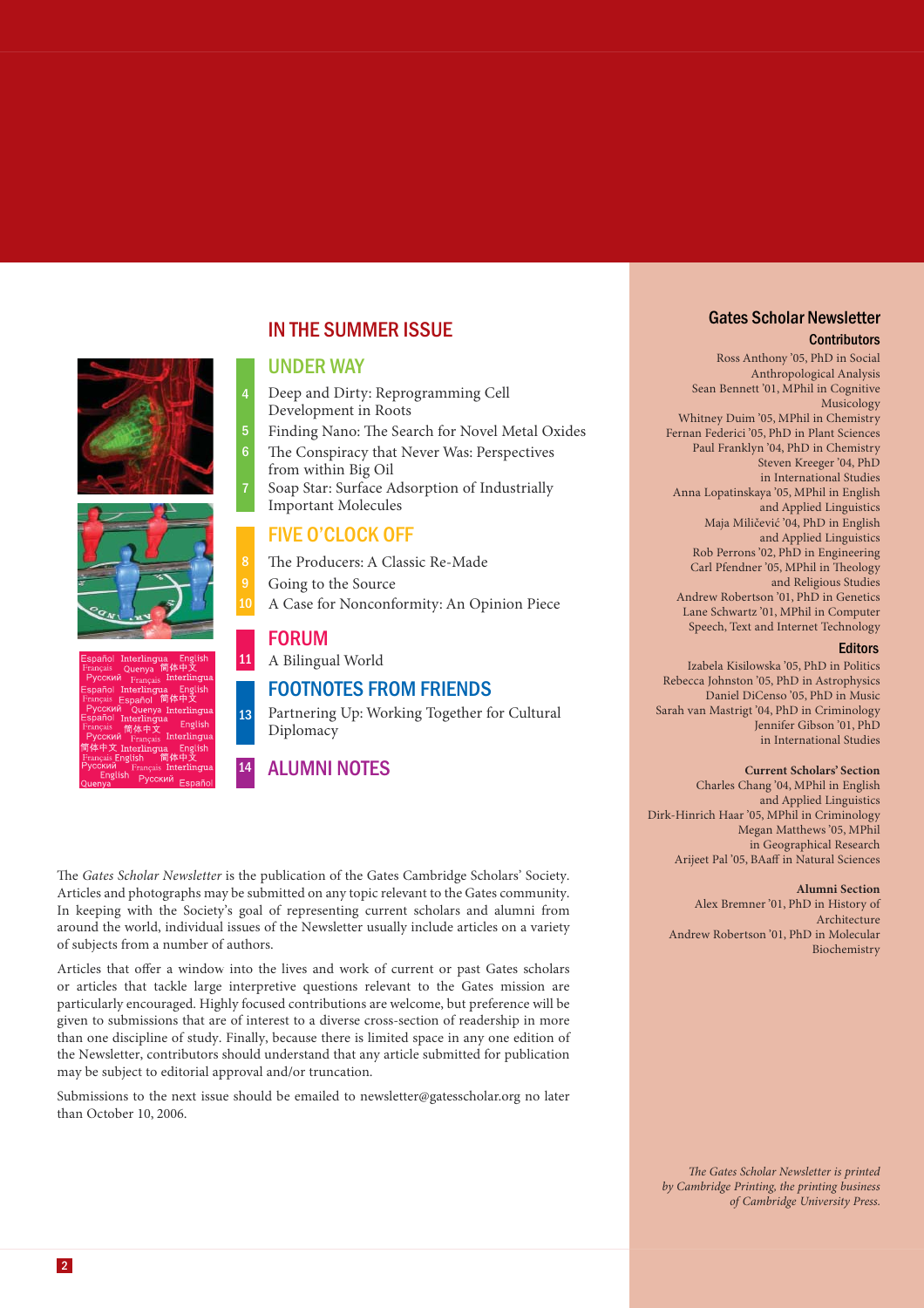# Welcome again

#### Gates Scholars' Society

#### **Chair** Cambridge Council Officers 2005-2006

Michael Motto '04, PhD in Criminology **Secretary** Rita Monson '04, PhD in Biochemistry **Treasurer**

Steven Kreeger '04, PhD in International Relations

#### **Internal Officers**

Rebecca Jones '05, MPhil in Psychiatry Mamta Thangaraj '03, PhD in Semiconductor **Physics** 

#### **External Officers**

John Prendergast '03, PhD in Aeroelasticity Erin Snider '05, PhD in Political Science **Social Officer** 

Anand Jeyasekharan '04, PhD in Oncology Kamiar Mohaddes '05, MPhil in Economics **Technology Officer** Towfique Raj '05, PhD in Genetics

**Alumni Officers** Daniel DiCenso '05, PhD in Music Sarah van Mastrigt '04, PhD in Criminology

#### Alumni Association Officers 2005-2006

Jennifer Gibson '01, PhD in International Studies Alex Bremner '01, PhD in History of Architecture Pierre Far '01, PhD in Genetics Hilary Levey '02, MPhil in Modern Society and Global Transformations Andrew Robertson '01, PhD in Molecular Biochemistry

The Gates Scholars' Society includes all current and past holders of a Gates Cambridge Scholarship. Its membership is represented by two bodies: the Gates Scholars' Council and the Gates Scholars' Alumni Association.

The Gates Scholars' Council is a governing body of scholars elected by their peers. A conduit among the Cambridge community of scholars, the Gates Scholars' Alumni Association and the Gates Cambridge Trust, the Council is well placed to represent the interests and needs of all Gates Scholars studying in Cambridge.

The Gates Scholars' Alumni Association (GSAA) was created in 2005 to represent the needs of the over 300 Gates Scholars who have left Cambridge. Through regional events, newsletters and social gatherings, it strives to maintain communication between former scholars and the Trust while creating a worldwide network of former Gates Scholars.



This year marks the fifth anniversary of the Gates Cambridge Scholarship. During the next few months, 100 current Gates Scholars will complete their degrees and bid farewell to days that can only be described as uniquely Cambridge – formal halls, punting on the Cam, evensong and, yes, even a fair bit of coursework.

The first classes of Gates Scholars took the initiative to organize a community; a new generation of scholars continues to build

dramatically upon their foundation. Gates Scholars now enjoy a thriving intellectual and social community, with regular events keeping them connected. Termly scholars' colloquia encourage interdisciplinary dialogue and debate, while the Distinguished Speakers Series attracts notable figures to the University. Organized cultural visits have taken scholars outside the boundaries of Cambridge. In March, scholars travelled to London's West End where a viewing of *The Producers* resulted in good fun as well as lively discussion comparing the musical and original film. In May, the first annual Gates Scholars' Society Foosball Tournament took place. Tournament winners will have their names embossed on a plaque hung in the Gates Common Room. This summer scholars will travel to Shakespeare's birth city of Stratford-upon-Avon. The academic year concludes in July with the second annual Gates Scholars' Dinner, an event supported by the Trust.

This year will also see the first class of Gates Scholars make the transition from the scholar community in Cambridge to a fully functioning Gates Scholars' Alumni Association. The Alumni Association will enable alumni to meet past and future generations of scholars, remain connected with those they already know and stay abreast of events happening in Cambridge. Eventually, a worldwide network will be available to link scholars and encourage communication and contact at the stroke of a keyboard. This network will hopefully enable scholars departing Cambridge to continue to work together to accomplish the goals set out by the Bill and Melinda Gates Foundation.

As the Gates community continues to grow in the coming years, innovative ideas from new generations of scholars undoubtedly will bring further improvements. This redesigned newsletter, the vision of scholars from the Class of 2005, is an excellent example. It is also a good example of what can be accomplished when the Gates Scholars' Council and the Gates Scholars' Alumni Association work together.

Our hope is that future issues of this newsletter will serve as a bridge between scholars currently studying in Cambridge and those who have graduated and moved beyond. On the Scholarship's fifth anniversary, it is remarkable to look back and take stock of how far our community has come in only five years. Building on these successes, there is every reason to believe that we can remain all that we are now and be more, far more, in the future.

> Jennifer Gibson *Gates Scholars' Alumni Association*

Michael Motto *Chair, Gates Scholars' Council*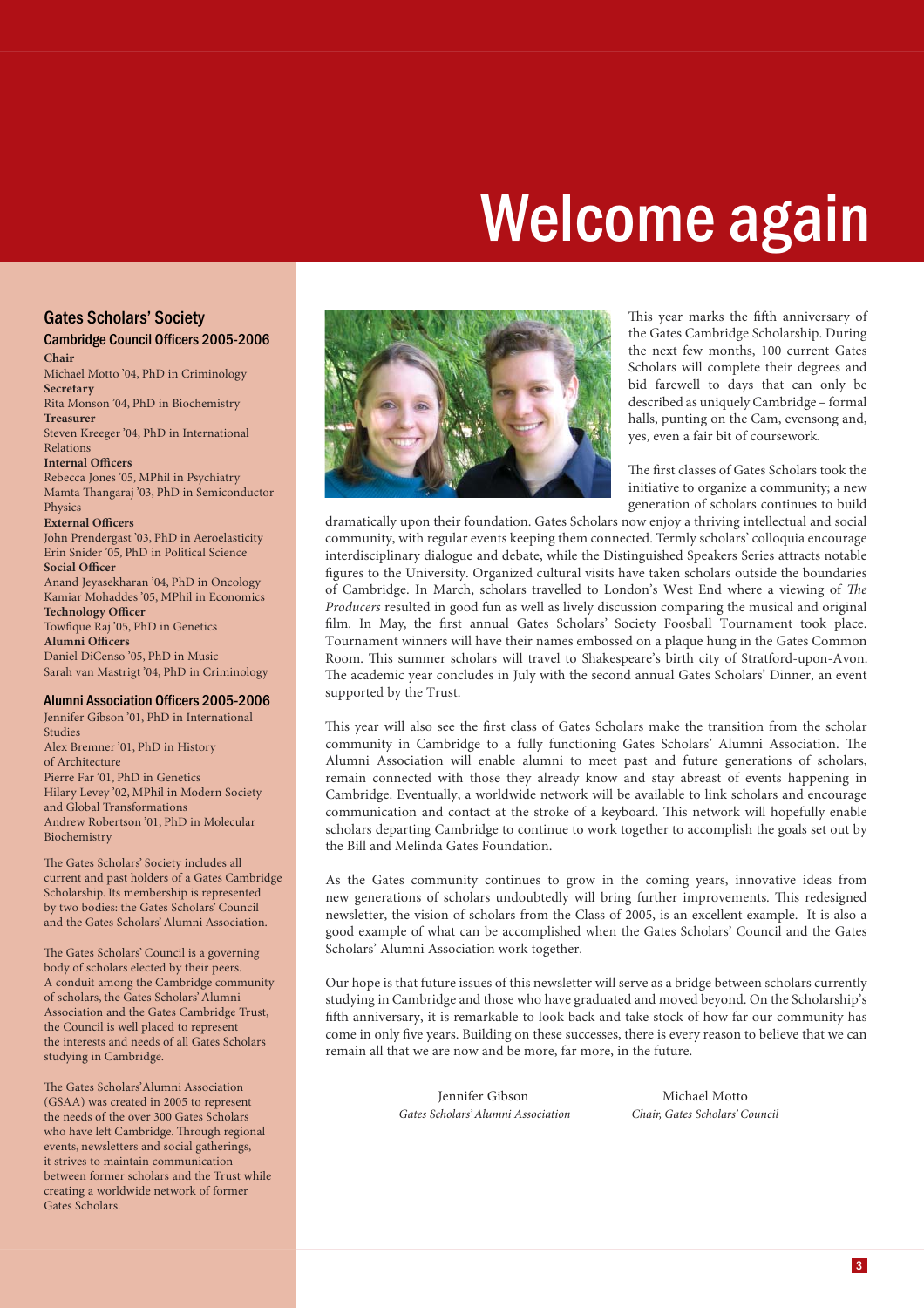## Deep and Dirty Reprogramming Cell Development in Roots

*Fluorescent dyes, gene tinkering, and the roots of flowering plants:* in the Department of Plant Sciences, unravelling the mysteries of cell *development can be dirty work ...*

Multicellular organisms comprise many different cell types performing diverse functions. In plants, cells are created from a group of continuously dividing stem cells, organized in regions called 'meristems' that provide new cells to the growing tissue. Once formed, cells can undergo either elongation, another cycle of division, transformation into a specific type of cell, known as differentiation, or a sequence of the two. The major challenge of developmental biology is to understand how

*"Th e major challenge of developmental biology is to understand how the cellular processes and the whole organ development are orchestrated in order to reach a determined organ shape and size."*

these cellular processes and the whole organ development are orchestrated in order to reach a determined organ shape and size. By studying plants, we can address this challenge in a very practical way; most of their organs are created post-embryonically and during the organism's entire lifespan. This makes it possible to study not only the maintenance but also the initiation of organ growth.

#### **To the roots**

In our project we focus on the roots of *Arabidopsis thaliana*, a small flowering plant widely used in plant biology. Interestingly, in *Arabidopsis thaliana* cell processes take place in separated regions, called division and elongation zones, which sit side by side in roots. The interaction between the two is crucial for the rate of root growth: while cell elongation directly contributes to the size of the organ, cell production in the division zone determines how many

cells will elongate afterwards. Therefore, a controlled balance between cell division and elongation takes place in the edge between the two zones, in a so-called 'transition zone'.

So far, we know that four particular chemicals known as phytohormones, such as auxins, cytokinins, ethylene, and gibberellins, are involved in the control of cell division and elongation. What we are trying to find out is how their actions are regulated and integrated by the root, processes which

> currently remain a mystery. To obtain a picture of how cell development is regulated, our strategy is to try to reprogram cells across division and

*A fl uorescent protein image of a gene activation pattern in* Arabidopsis thaliana *root*

elongation zones, manipulating the root growth by changing how much cell division and elongation occurs. To do this, we must manipulate the genes of the hormonal biosynthesis pathway in precise spatial patterns.

#### **Probing deeper**

In order to activate genes independently in different zones of the root, we are using transgenic plants called Enhancer Trap lines, developed here in Cambridge by Dr. Jim Haseloff and his team in the Department of Plant Sciences. By transgenic, we mean that they contain genetic material into which DNA from another organism has been artificially introduced: for our research, we insert the genetic components of *Arabidopsis thaliana* which control the processes of cell division and elongation. To be able to 'see' the processes occur, these lines also carry two special fluorescent proteins - green and cyan, which trace out

the patterns of activation of the relevant genes. By studying these patterns, we hope to be able to understand better the way these processes are controlled naturally in the plant. In the image, you can see one of these patterns.

In the future, we plan to develop a parallel technique in which we will use lasers to turn the genes controlling cell growth on and off. We hope that when used in conjunction with our Enhancer Trap line work, we will gain an even fuller and clearer picture of the orchestration of organ development in these plants.

*Sainsbury Research Fellow & Lecturer in Plant Sciences Dept., www.plantsci.cam.ac.uk/research/jimhaseloff .html DR. JIM HASELOFF FERNAN FEDERICI Class of '05, PhD in Plant Sciences*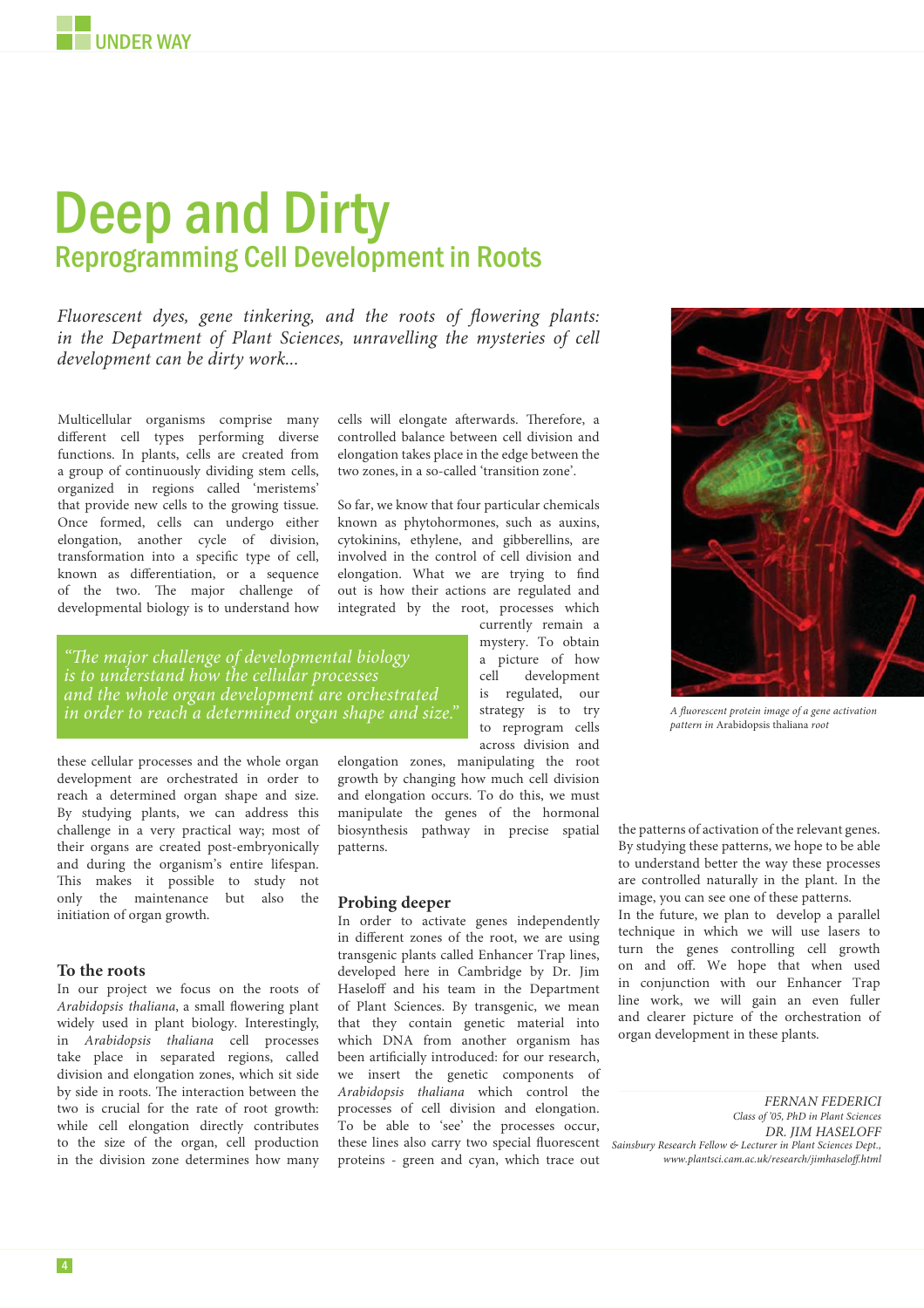## Finding Nano The Search for Novel Metal Oxides

The adage that bigger is always better may no longer hold true as *the era of nanoscience blooms. Nanoscience is the art of the very small, as I soon discovered, working in a world less than 100 millionths of a metre in dimension.*

When the idea of extreme miniaturisation was first suggested publicly by Richard Feynmann in his talk "There is Plenty of Room at the Bottom" on 29 December 1959, he made the comment that people are going to look back and wonder why it took so long to think of doing this work. Now that the whole field has exploded, scientists and engineers are appreciating more and more why it took so long to achieve progress in the field.

#### **A new world down there…**

All the excitement over nanoscience relates to the discoveries and observations that many of the rules for materials in the bulk scale no longer apply when dealing with nanoparticles. For example, under certain conditions non-conducting materials can become conductive or ordinarily nonmagnetic materials - magnetic. These changes arise as the proportion of the atoms at the surface of the particle is massively increased compared to a bulk material. Combined with the ability to incorporate nanoparticles into polymers and other materials, this opens the doors for all kinds of exciting technical applications with promises of cheaper, more durable, less toxic and generally better materials for the entire world population.

One of the biggest challenges nanoscientists face is that because the particles are so small, electron microscopes are necessary to study the materials. It took a long time to develop sufficiently good, high-powered electron microscopes that allow for relatively straightforward studies of nanoparticles.

#### **Hunting for novel metal oxides**

In my work I hunt novel metal oxides. This involves creating new materials that contain at least two different types of metal as an oxide within a crystalline nanoparticle.

By using nanoparticles I can explore new kinds of materials that are not stable as large crystals, but can exist as nanoparticles. So far my work has concentrated on making mixed metal oxides of tungsten and titanium. Here I succeeded relatively quickly and I was able to show that I could make nanoparticles that were crystalline and had both metals present.

However that is where the simplicity ended. Although I knew that tungsten was in the particles through elemental analysis, the magic of nanoparticle materials successfully hid the location of the tungsten. As if that was not frustrating enough – once the initial excitement had worn off – the material appeared to be able to create a stable amorphous state if there was a certain amount of tungsten present. And yet still we could not find the tungsten! After numerous experiments, many samples and dozens of attempts at molecular models, the answers are eventually starting to appear.

#### The changing face of chemistry

And as the results occur we appreciate once more that the world of chemistry is not nearly as simple as we were taught in school. The rules taught as unchanging, do, in fact, have a disconcerting habit of changing, leaving us in a field that is currently more of an art than a science. But then, for me, this is the intrigue of nanoscience and is why I plan to spend a lifetime studying materials based on the supposedly simple inorganic metal oxides.

> *PAUL FRANKLYN Class of '04, PhD in Chemistry*

#### Gates Distinguished Lecture Series

Three stimulating lectures filled our term card and got Gates Scholars talking this term:

*Dr. Robert Skinner*, formerly of the Oxford Institute of Energy Studies, gave a captivating lecture on the state of current oil markets, analyzing their development and discussing how the present situation may develop in the immediate and long term. The animated question and answer session that followed relayed the wide interdisciplinary interest surrounding modern oil issues.

delivered a thought-provoking lecture outlining predicted changes in disease burden due to climate change. The cost of managing disease in relation to ecosystem change, and the need for global partnership in responding to the challenges of environment and health, were highlighted.

*Ambassador Robert Holmes Tuttle*, the U.S. Ambassador to the Court of St. James's, presented a fascinating talk, focusing on the tradition of giving and volunteerism in America. Citing the work of the Bill and Melinda Gates Foundation, Ambassador Tuttle relayed the need for continued engagement with charitable works among individuals, NGOs, and

#### Gates Scholars' Colloquium

Tuesday, 14 March 2006 saw Whitney Federici and Paul Franklyn speak at the Gates Scholars' Lent Colloquium. See the 'Under Way' section for details of their research.

#### Gates Scholar wins at China-UK Business Idea Competition

Yalan Wang '03, a current Gates Scholar, and Zhihan Wang, both of the Engineering Department's Electronics, Power & Energy Conversion Group, have been granted a special award of one-year investment worth £20,000 from Fast Future Ventures. Congratulations!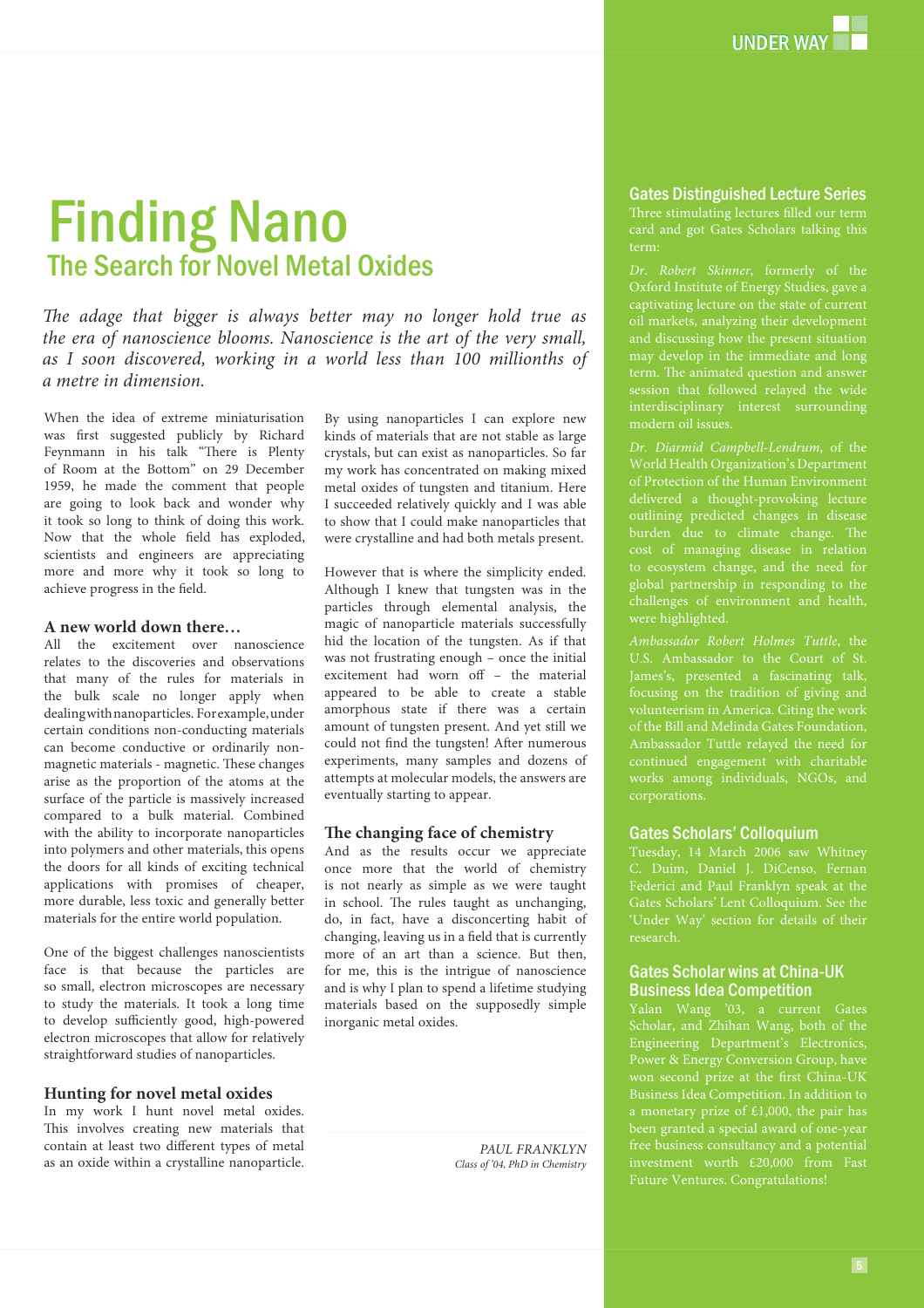## The Conspiracy that Never Was Perspectives from within Big Oil

*Upon meeting my colleagues, one would hardly conclude that I work for an inherently evil organization. But, alas, thousands of journalists and more and more politicians in the West assure me that this is the case. I work for Big Oil.*

After leaving Cambridge in 2004, I joined Shell International's Exploration & Production division. My new job was a particularly astute choice for someone who likes to travel as much as my wife and I do. Moreover, this part of the company frequently deals with technology management – the exact focus of my PhD studies. What R&D projects should be pursued in-house and which should be left in the hands of capable suppliers? What are the telltale signs of a winning technology, and when to pull the plug on a dud? And how do you push ahead with a far-sighted research agenda while

smoothing over the kinds of friction-filled situations that naturally arise in these kinds of environments. But as Executive Coordinator, a title that loosely translates to 'someone who organizes the more pedestrian aspects of an executive's life,' I am allowed to witness the processes by which such decisions are made in one of the world's largest companies.

#### **An insider's view**

The energy industry is, to borrow the Pulitzer-winning author Daniel Yergin's words, 'the world's biggest

*ROB PERRONS Class of '01, PhD in Engineering*

most of the company's executives are more preoccupied with quarterly earnings estimates and the headline *du jour*?

Indeed, I am not entrusted with answering these questions on my own (or at all, for that matter). The real decisions are made by veteran executives. My job merely consists of writing speeches, organizing schedules, managing meetings, preparing presentations for visiting government officials, and

everybody realizes, however, is that much of this is being re-invested in exploration and production projects that will probably result in more oil coming on stream in the years ahead. As the New York Times columnist Ben Stein says, the evil oil companies rarely appear quite so nasty when you peel back a layer or two. About 41% of ExxonMobil's stock is owned by retirement funds, pensions, and regular "ma and pa" investors. Shell's ownership closely mirrors this. Indeed, as Walt Kelly

business.' Certainly, the entire industry has made a lot of money lately. What not

Pogo once quipped, "We have met the enemy, and he is us."

#### **Price taker vs. price maker**

How were private oil companies supposed to distort the market in the first place? ExxonMobil may be the biggest publicly traded company today, but it accounts for merely 3-5% of the world's daily oil production. Shell's share is even smaller. The top seven international energy

companies – ExxonMobil, BP, Royal Dutch Shell, Total, Chevron, ConocoPhillips, and Eni – collectively control less than 10% of the world's reserves. We are price takers.

The price makers are countries that are blessed with most of the world's conventional, readily accessible oil reserves, such as Saudi Arabia (22%), Iran (11%), Kuwait (8%), and Russia (6%). Many of them do not allow Western energy firms to directly develop their oil and gas resources and, if they do offer some measure of access, it is usually quite restricted.

There are large political and economic forces at work behind the current high oil price environment. And it's natural that people wonder what they are. But there's honestly not much that Western oil companies can do – together or individually – in the short term to remedy this. As history shows, the oil price may eventually fall. But oil companies will have little say in either the timing or the magnitude of this drop when it happens.

#### **A political piñata?**

The chasm between what actually happens within oil companies and what people think happens is impressive. Most of the people I work with are genuinely nice folks who devote their day to finding and producing oil and gas in some of the most remote and unforgiving environments on the planet. It's also important to keep in mind that this stuff has to be extracted from reservoirs that are sometimes several kilometers below the earth's surface. The contents of these reservoirs are then transported halfway around the world and converted to a form that can be used safely by consumers. The public responds to these engineering marvels not with amazement, but instead with outrage on account of the fact that the resulting gallon of fuel costs slightly more than an equivalent volume of milk. Big Oil certainly isn't perfect. At the same time, neither I nor any of my co-workers are part of a larger conspiracy to mislead the public and gouge the average consumer. We might often be an easy target, but we're not always the right one.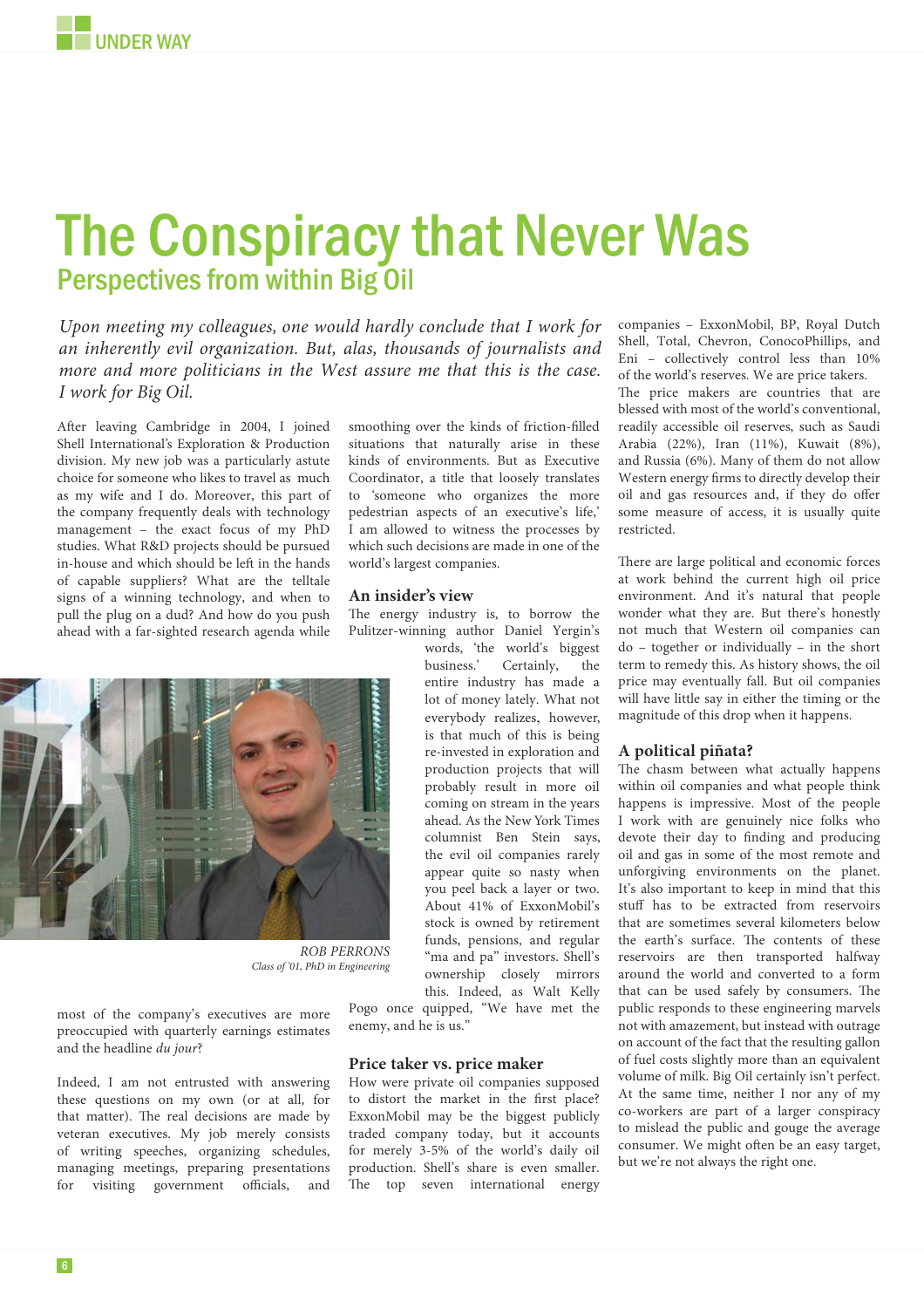# Soap Star Surface Adsorption of Industrially Important Molecules

In the past week, chances are that you've washed dishes with detergent. *This relies on a process called adsorption, the physical attachment of molecules to a solid surface from a liquid. Sound simple? You wouldn't believe how much trouble a single atom of oxygen can make...*

The next time you use a detergent, look at the ingredient list. It should tell you that the product is a mixture of different kinds of detergent (surfactant) molecules, polymers, and even enzymes. Mixtures are typically cheaper, and often perform better, than the pure components alone. However, the mixtures cause these products to have very complicated adsorption and cleaning processes, many of which are not well understood.

#### **Sighting the surface**

This year I am researching the adsorption of molecules from their pure liquids and mixtures to graphite in the laboratory of Stuart Clarke of the BP Institute and the Department of Chemistry. Graphite is a widely-used surface in adsorption studies because it has a large surface area and relatively simple interactions with adsorbed molecules. I am specifically looking at the adsorption of two important types of molecules, alkanes (e.g. hexane CH3CH2CH2CH2CH2CH3) and ethers (e.g. diethyl ether CH3CH2-O-CH2CH3), which are used as solvents and additives. Many detergent molecules are derived from

simple alkanes and ethers. While the adsorption of alkanes to graphite has been extensively studied, the adsorption of ethers and mixtures of ethers and alkanes to graphite is a new area of investigation.



*The process of adsorption: particles leave the bulk liquid and attach to a solid surface in a layer.*

The first question we ask of new compounds is, 'Do they form solid adsorbed layers on graphite?' By observing the melting of the solid adsorbed layers (often just one layer, a single molecule thick) when the

I found evidence that the pure ethers under investigation form solid layers on graphite when adsorbed from their liquids. We then examined the adsorption of mixtures of compounds that are individually known to form layers on graphite. I studied mixtures of a series of short symmetrical ethers (ethers having the same number of carbon atoms on either side of a central oxygen atom) and alkanes using the same technique. For mixtures, we are interested in how well the two compounds mix in the layer on the graphite surface and also if one substance is more readily (preferentially) adsorbed to the surface than the other.

compound and graphite are heated together,

#### **Oxygen disruption**

My results revealed that the symmetrical ether and alkane mixtures generally show poor mixing in the formed layer, with separation of the two compounds on the graphite surface. In addition, we found that if the alkanes were a similar size to, or smaller than the ethers, they would be adsorbed more readily. This provided a puzzle, since in general larger molecules are expected to be preferentially

> adsorbed over<br>smaller molecules molecules due to the larger number of favourable interactions large molecules have with a surface. Hence, this surprising result was evidence that a single central oxygen atom (the only difference between ether and

alkane molecules)<br>adsorption of the had disrupted the symmetrical ethers to the graphite surface.

The research in the Clarke group provides fundamental information about the

adsorption process and the behaviour of mixtures of compounds in adsorbed layers. Combining previous results from other alkane mixtures on graphite with my results from alkanes and ethers will allow for predictions about the degree of mixing and preferential adsorption in new and untested mixtures of these compounds and their derivatives - some of which may one day end up in your kitchen sink! In my final months on this project,  $I$ hope to develop the predictive power of this research and to conduct further experiments on mixtures containing ethers and alkanes.

*Class of '05, MPhil in Chemistry*



*WHITNEY DUIM*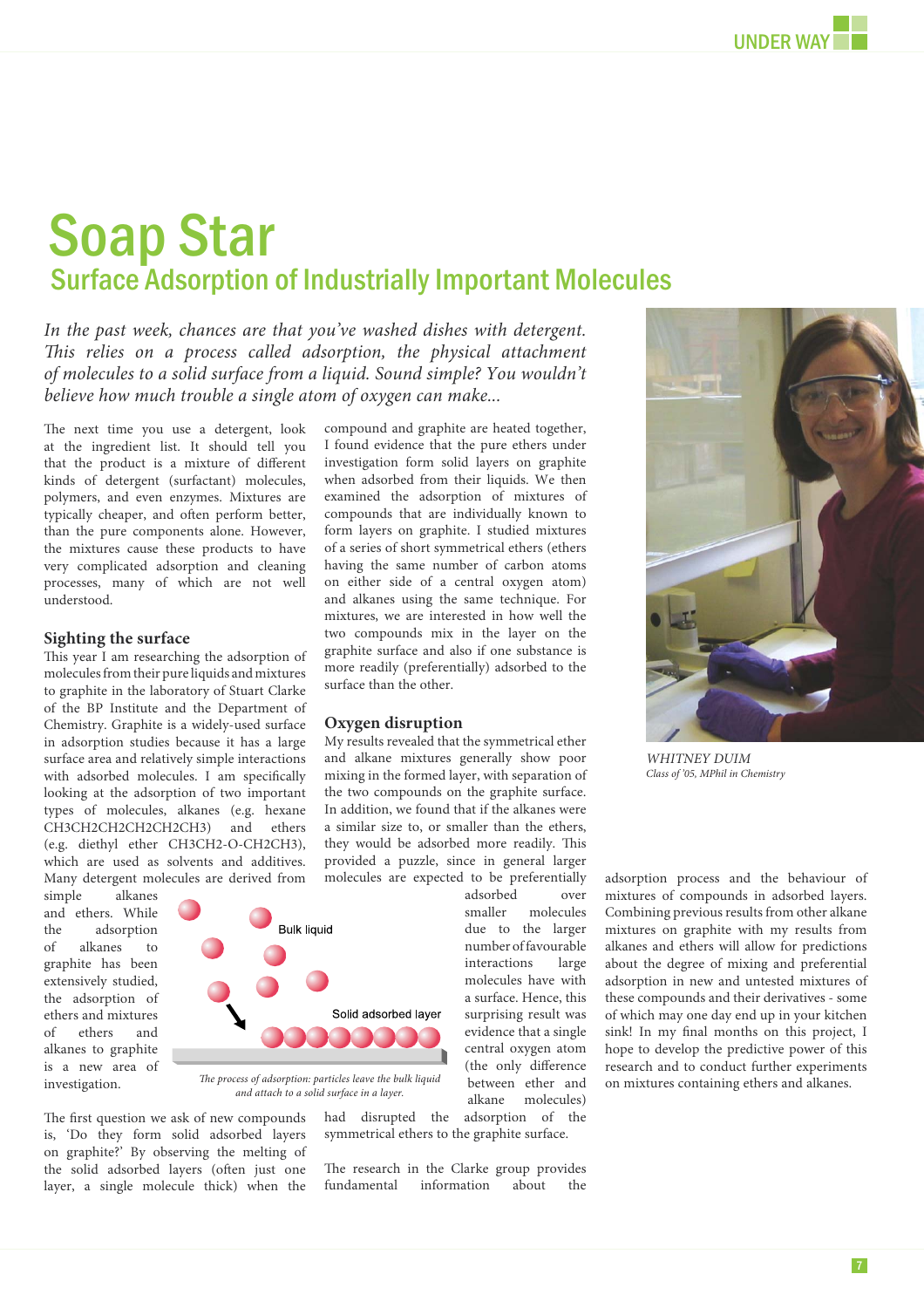# **The Producers** A Classic Re-Made

*When the word spread about a trip to the West End, tickets went fast.*  After all, it's not often you get a chance to see one of London's most *popular musicals, 'The Producers', for just £17.50! The trip had all the makings of a great day, and we were not disappointed!*

Early on Saturday, March 17 fifty Gates Scholars and friends converged on Queen's Road, to board a charter bus to London. We had a few hours to enjoy the city before our matinee show; some of us saw the sights, others went shopping, and some just stopped for a leisurely coffee. Later, we reassembled at the theatre to settle in for the show. 'The Producers' tells the story of two characters who meet when the timid accountant, Leo, comes to take a look at the failing Broadway producer, Max's financial books. The two eventually come up with a scheme to make a fortune by producing a brilliant musical flop, and the plot centers around the hilarity of trying to make a musical failure. The musical is based on the 1969 movie, a classic Mel Brooks comedy with Zero Mostel and Gene Wilder playing Max Bialystock and Leo Bloom respectively.

#### The musical's pluses...

As a fan of the original film, my hopes for the stage adaptation were high. In many

ways, my expectations were exceeded. It was hilarious to see the opening night rendition of "Springtime for Hitler" actually performed live, and the expansion of Ulla's character beyond mere eye candy was a welcome addition to the plot. Although the love interest plotline occasionally seemed a bit contrived, in the end it added a nice twist to both Ulla and Leo's characters in their unexpected trip to Rio de Janeiro. On top of that, Fred Applegate, playing Max Bialystock, and John Gordon Sinclair, playing Leo Bloom, performed their parts as the main characters admirably, and did well in their attempt to fill the large comedic shoes of Wilder and Mostel.

#### **…and minuses**

On the other hand, there were several moments during the musical that I felt fell flat compared to the movie. Although there were several new jokes that caught me by surprise and made me laugh, I felt that Bialystock's classic cry of "God, I want that money!",

a funny and climactic moment in the movie, lacked humor in the musical. I was also quite disappointed with the removal of the hippie character Lorenzo St. DuBois or L.S.D., who was, in my view, the funniest and most overthe-top of the production members in the film. It seems that 'The Producers' ran into the same problems that plague any remake of a classic. How do you make the characters and the plot seem new to those who have seen the original? How do you choose what to include?

#### **The bottom line**

Whatever my impression of the show, I enjoyed the London trip. From the moment the coach pulled away from Queen's College we all found ourselves engaged in an interesting discussion, reminding me why we're all together in the first place. It was great to spend the day wandering around London, eating good food with my fellow scholars, and having great conversations on random subjects. To be honest, I'd rather see a mediocre musical with a group of friends than a great musical only by myself…

> *CARL PFENDNER Class of '05, MPhil in Th eology and Religious Studies*

## Gates Scholars' Society Foosball Tournament of 2006

*Scholar Foosball Tournament was held on a rainy Saturday, May 21, with a good Amol Pawar and Barbara Richter; Champions League, Hans Friedrichsen and Karl Friedrichsen.*

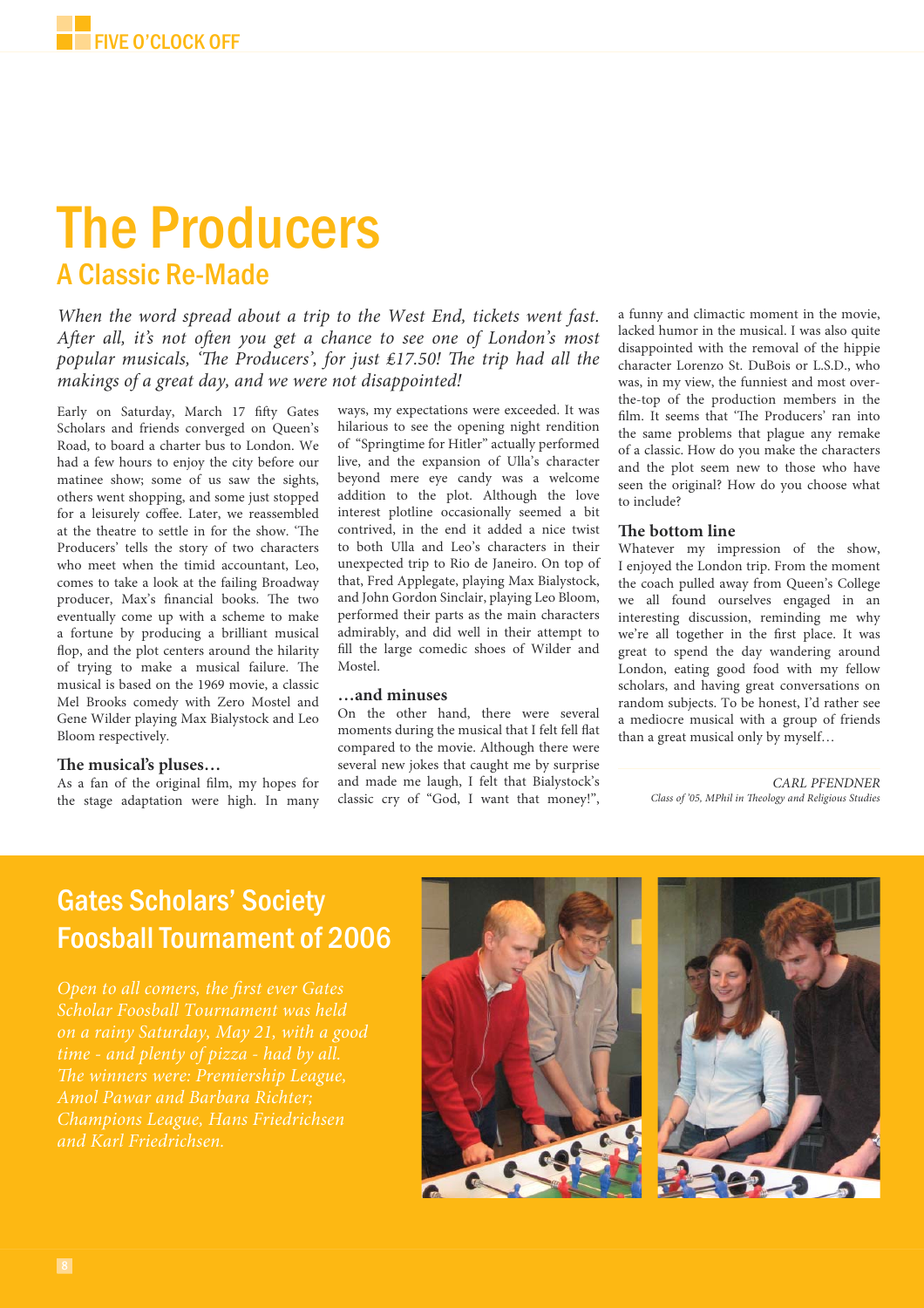# **Going to the Source**

*Among the few immutable academic rules at Cambridge, one must always be: go to the source. If you want to know how cancer cells function, scrutinize them under a microscope. If you are interested in what the population thinks, interview people. And if you want to experience St. Patrick's Day, spend it in Ireland – with friends.* 

On 'Paddy's Day' this past March, along with several friends and fellow Gates Scholars, we did just that - went to the source. In Dublin we experienced first-hand the people, land, and celebrations that inspire the city of Chicago to dye its river green, and friends and strangers alike to toast one another's health. From the parade that travelled down O'Connell Street, to the county finals of the Gaelic Games, we celebrated all things Irish, including the Guinness, of course! Although that day alone would have made the trip worthwhile, the days of our Éire experience to follow promised much more, as we discovered that the value of exploring the source is hardly limited to the labs and libraries of academia.

A guided bus and walking tour through County Wicklow and Glendalough, 'the garden of Ireland', showed us the parts of a culture we would have otherwise never known. In one day we saw cemeteries and monastic round-towers predating English conquest, a Nobel Peace Prize-winning youth camp established to bring together children from opposite sides of the Northern Ireland conflict, and a modern-day wool mill still using a one-man, hand-operated loom to weave its fabric. We walked the stone halls of Dublin Castle, visited St. Patrick's Cathedral, and toured a distillery where we learned the difference between Irish 'whiskey' and Scotch 'whisky'. Every evening, we celebrated in the pubs and soaked up the jovial atmosphere often associated with Irish culture. Live Irish music and smiling strangers we encountered everywhere, repeatedly confirming our sense of the Irish people's warmth and enthusiasm.

The sights, sounds, and tastes of Ireland are amazing in themselves, but the real value of my Irish experience was that I was able to share it with friends, many of whom I met through the Gates community. As vital as the saying about going to the source might be for good research (and great trips), the Irish have an equally valuable saying:

*Th ere are good ships and there are wood ships, the ships that sail the sea. But the best ships are friendships, and may they always be.*

We all hope that the paths we take in search of knowledge will lead us to the source - for me it is also desirable to explore these paths accompanied by good friends and colleagues. And, as my escapade to Ireland has shown, often it is not too much to hope for both.

> *STEVEN KREEGER Class of '04, PhD in International Studies*



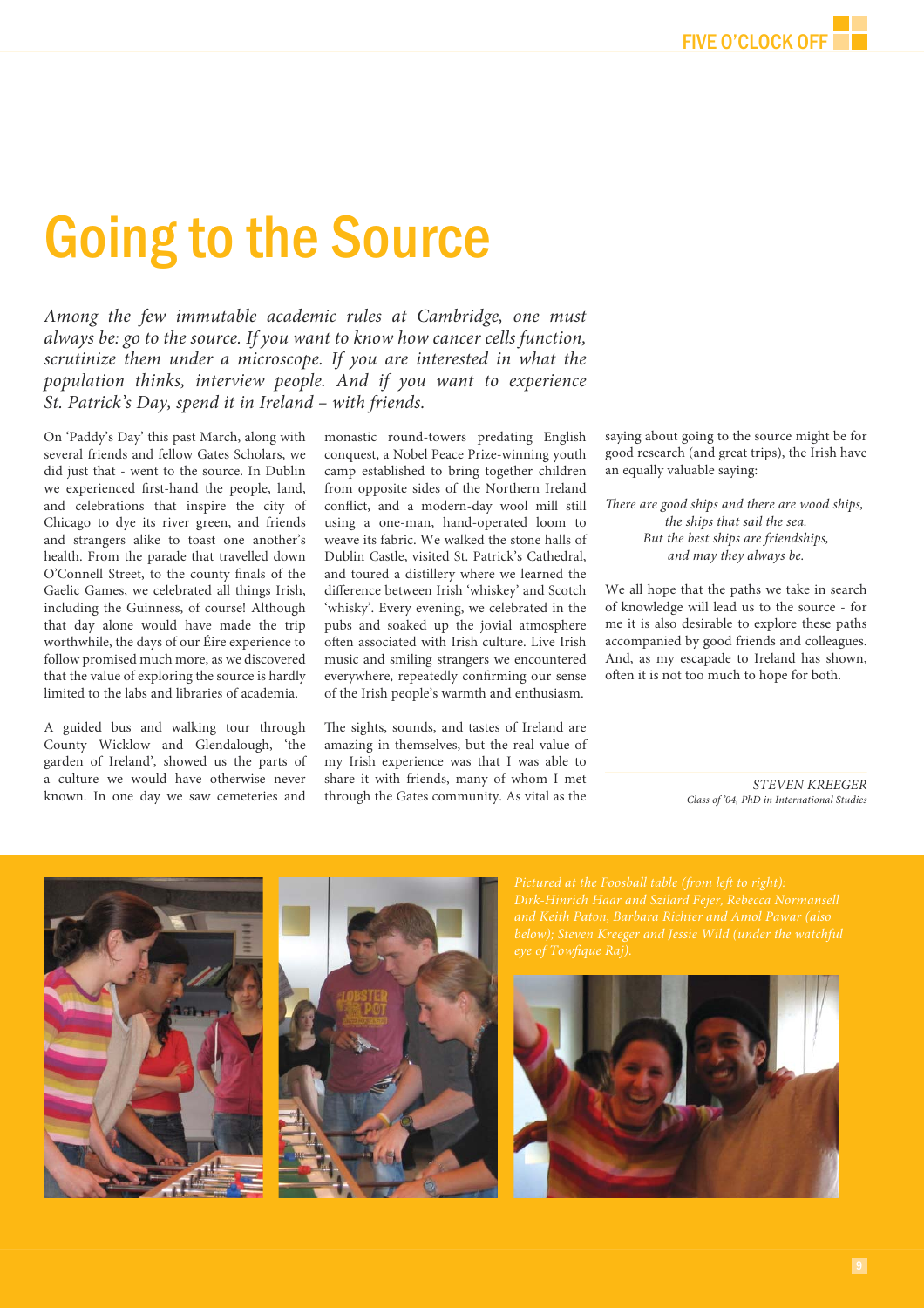# A Case for Nonconformity

## An Opinion Piece

Gates Scholars conform beautifully. Teachers give us gold stars, employers offer sign-on bonuses, and certain *fellowship selection committees send us all the way to the UK because we are experts at analyzing systems, conforming to their ideal expectations and offending few during the process.* 

Some Gates Scholars are guilty of conformity obsession. Displeasing anyone is a horror, criticism - torture, living life by everyone else's rules and expectations - our bread and butter. We relish our success as cogs in the wheel, tools in the savvy's arsenal, chameleons that please everyone while never, ever admitting the cores of our true selves. My recent counterterrorism research at the CIA shows that conformity pressures negatively affect teams fully aware of the body of conformity research. Believe it or not, in its infancy, even the pristine Gates Council had its ephemeral glimpses of conformity obsession.

The frequent use of conformity is probably a human cognitive universal, resulting in misanthropy rejection. When times get rough, our conformity guarantees us bank balances, toothed mates, and natural selection wins. We just have to admire ugly haircuts, smile at annoying laughs, and ignore ineptness. A famous experiment shows that a room full of actors can lie about which of two drawn lines is longer, and get the vast majority of unsuspecting Ivy League experimentees to incorrectly agree. You are even conforming if you listen to my request to consider nonconformity.

#### **If only we'd nonconform**

While conformity enables us in certain social ways (driving is a somewhat less abrasive experience because of conformity), it also limits the heights we can reach, relentlessly pulling us back towards the dreaded mediocrity of the status quo. Many of the world's greatest inventions, discoveries, and processes were created by nonconformist individuals. These revolutionaries often got killed as a result of their nonconformity, but only after they had made their mind-boggling contributions to humanity (and wouldn't that be worth it?). When we nonconform, we are ultimately honest with ourselves and others, and this freedom of time and mind gives us the ammunition to pursue our goals at 110%.

Just think about the possibilities if we nonconformed... Linguistics might stop contorting syntactic theory into endless sentence analysis. Neuroscientists might look beyond three-dimensional, Newtonian models of the brain in explaining behavior. Music might obliterate elitist hierarchies towards emergent forms of sound expression, tickling our memories and emotions. Humanities might move

*Do you agree? Disagree? Got something else entirely on your mind? Email your opinion piece submissions for the Autumn issue by October 10, 2006 to newsletter@gatesscholar.org. We'd love to hear your thoughts! SEAN BENNETT* 

beyond an intellectual treadmill heralding the philosophical idea *du jour* (with "x-number of" snobbery-wielding foreign idioms per published article). Math with more rigorous axiomatic premises might ruin cryptography. Medicine might move towards preventing illness as much as medicating it. Universities might move beyond proximal business bureaucracies towards worldwide digital banter and dialogue. Software businesses might add efficiency and value rather than exploiting monopoly status and consumer laziness. Novel approaches to analysis of world problems might begin emerging that could solve some of the very problems our beneficent Gates Foundation is currently championing.

As Gates Scholars we were elected to have an impact on worldly problems. Ironically, while our deal with the conformity devil got us our Gates reward, our best shot at solving Gates Foundation problems lies in eventually shunning the conformity hand that feeds us.

#### **Can't stop conforming?**

Just do it! Start small. Dare to displease someone today. Laugh next time your advisor suggests English is a fixed, unchanging entity with indisputable stylistic rigor. Fail early and often. Let someone know you don't care what they think of you. Open your mind to a goal you'd normally dismiss. And then persist. Relentlessly. Be the maverick.

Nonconformity doesn't come without cost. You'll need creativity to sustain life's basic needs as some roads close to people like you. Think instead about how it will all be worth it when you create a unified theory of quantum gravity or cure AIDS with household cleaners or make a clean ubiquitous water supply with your nanobots. Some Gates Scholars will continue to thrive down the road of expense accounts, tenure-track jobs, smarmy high-table meals with endless crimson neckties and botched middle-aged Botox injections. Others will take the bumpier road of the Renaissance man, the inventor, and the singularitarians designing the emerging human-computer interface. Maybe the powerful conformist Gates Scholars will help the nonconformist Scholars succeed if they can find system-conforming excuses because they will remember having read this article way back, wishing secretly they'd picked the nonconformist road. But you don't have to listen to me: when Bill Gates spoke to Scholars in 2001, he predicted even one successful "out-of-the-box" scholar's contributions could exponentially return his scholarship investment.

*Class of '01, MPhil in Cognitive Musicology*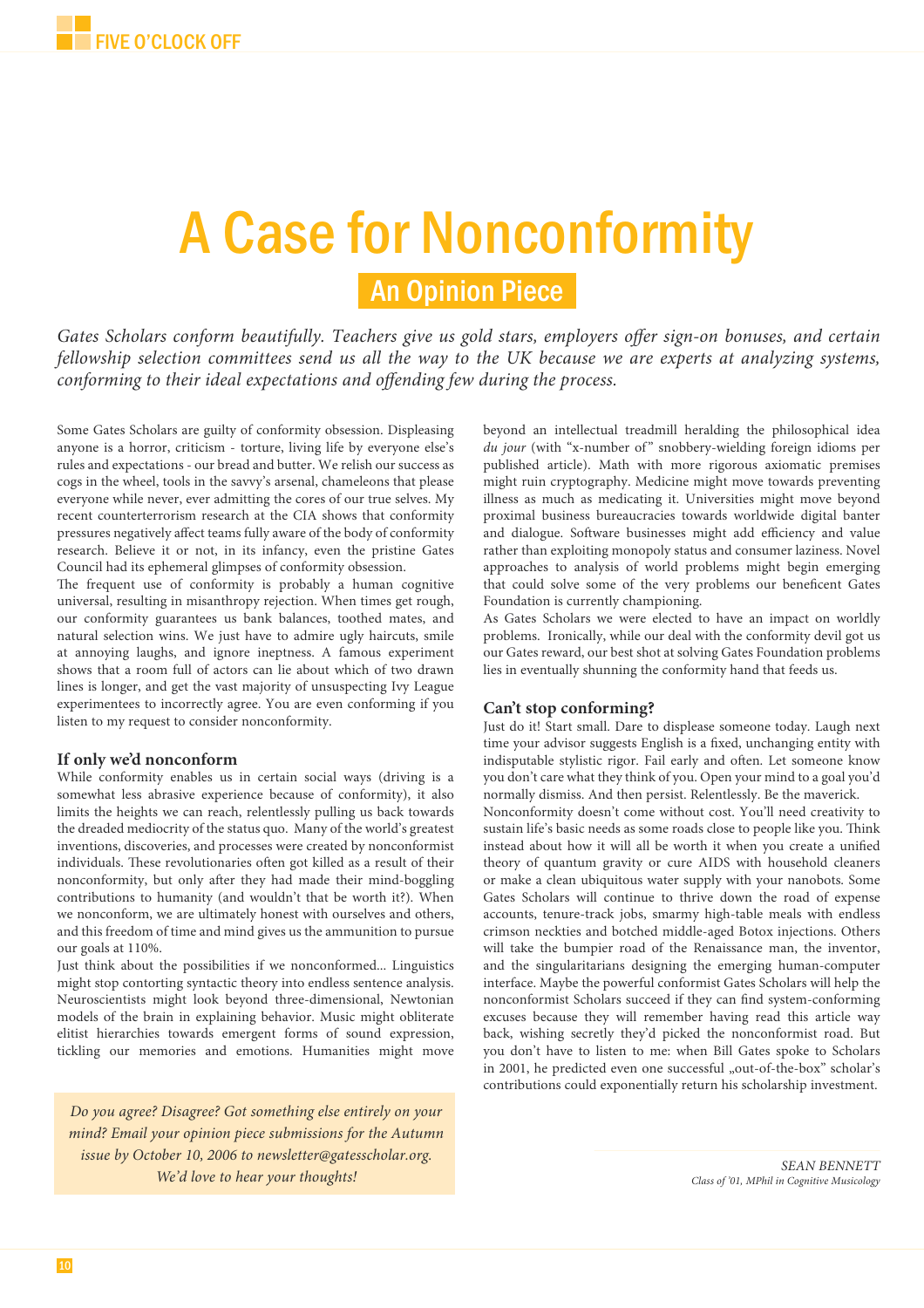# A Bilingual World

*In this issue, we ask you about the idea of a 'bilingual world'. What would the world be like if everyone spoke a universal language in addition to their native language? Would this be a step forward or backward? What would the universal language be, and how would you teach it? Here's what you had to say…*

The idea of a single universal language to facilitate verbal interaction at the global level has always fascinated humanity. The search for a uniform and simple means of international communication has led to multiple attempts to hybridize existing authentic languages and to engineer a new language on the basis of their elements. Synthetic languages such as Esperanto, Ido, Interlingua, Klingon, Quenya, Folkspraak, Loglan, Glosa, Volapük, and Europanto, to mention but a few, though created with various logical, artistic,

*"The actual status of language and its recognition by speakers are by no means predefi ned by 'ease' of use, but by a long way of historic development that gave each language*  its inimitable beauty of form and expression...<sup>"</sup>

and experimental purposes in mind, have still been striving to achieve one objective – to linguistically unite people across borders. With their relatively simple vocabulary and grammar (this simplicity being the result of  $constant$  efforts on the part of linguists to provide a comprehensive and effective tool for communication), these manufactured languages aimed at global expansion at various times. However, their inherent ease of acquisition has not made them communicatively functional.

The failure of artificial languages to compete with such widely spoken natural languages as English, Chinese, and Spanish can be accounted for by the fact that the actual status of language and its recognition by speakers are by no means predefined by 'ease' of use, but by a long way of historic development that gave each language its inimitable beauty of form and expression rooted in literature and community traditions. A linguistic construct lacking this cultural dimension and hence resources for its inner evolution could never substitute for a full-fledged language, despite

its presumably successful instantiation of a code for communication.

With the trend towards bilingualism becoming more obvious and the need to master a second language even more evident, it seems that educational systems in all countries should adopt an agenda to foster intensive foreign language teaching at schools and universities. But instead of investing time and energy into elaborating a curriculum for any 'universal language' learning with its

unavoidable restrictions in future use, all efforts should center on the promotion of study of languages that do already enjoy status as a 'lingua franca'. Ultimately, a language policy oriented towards the specific linguistic

needs of every country would be more fruitful, internally and externally, by effectively facilitating communication in situations of language contact in the country itself and strengthening diplomatic and economic ties between various states.

If such a common language were manufactured, its adaptation could be quite unpredictable in the sense that it would not be an instantaneous event, but a continuous process during the course of which new pidgin and creole languages might emerge. This in turn would undermine the unattainable ideal of uniformity and unification of language advocated by those wishing to return to pre-Tower of Babel times. Our life is based in linguistic diversity, thus diminishing all endeavors to construct languages in the field of pure linguistic experiment and enhancing the influential role of authentic languages in our multi-faceted world of cultures and attitudes.

> *ANNA LOPATINSKAYA Class of '05, MPhil in English and Applied Linguistics*

English is the fastest growing second language, but others such as Spanish, Russian, and Chinese also play an important role. In my experience as a teacher of English in Taiwan, my students' primary motivation for learning English was improving their job prospects (not becoming better acquainted with another cultures). I would argue that this is the case for most people around the world learning a second language and, notwithstanding forced language learning, probably always has been.

Some people argue that learning a second language detracts from one's own sense of cultural identity. In my experience, most second language speakers maintain a strong connection to their first language. The cultural influences associated with a second language, such as the way Hollywood and McDonald's have spread from the U.S. to other parts of the globe, are having a much larger impact in transforming cultural identities.

A greater danger is that secondgeneration second language speakers might lose touch with their native languages if they are living in an environment where greater privilege comes from learning that second language. This is happening now amongst minority cultures all over the world, where economic incentive and nationalism encourage parents to school their kids in the dominant language at a much younger age. Generation by generation, the first language diminishes.

A recent talk at Cambridge by linguist Peter Austin argued that a language dies on average every two weeks. Thus, it is important to create an environment where, particularly in the case of minority speakers, attention is given to their primary language environment. Some countries such as Australia, Taiwan, or South Africa have in fact started to do this.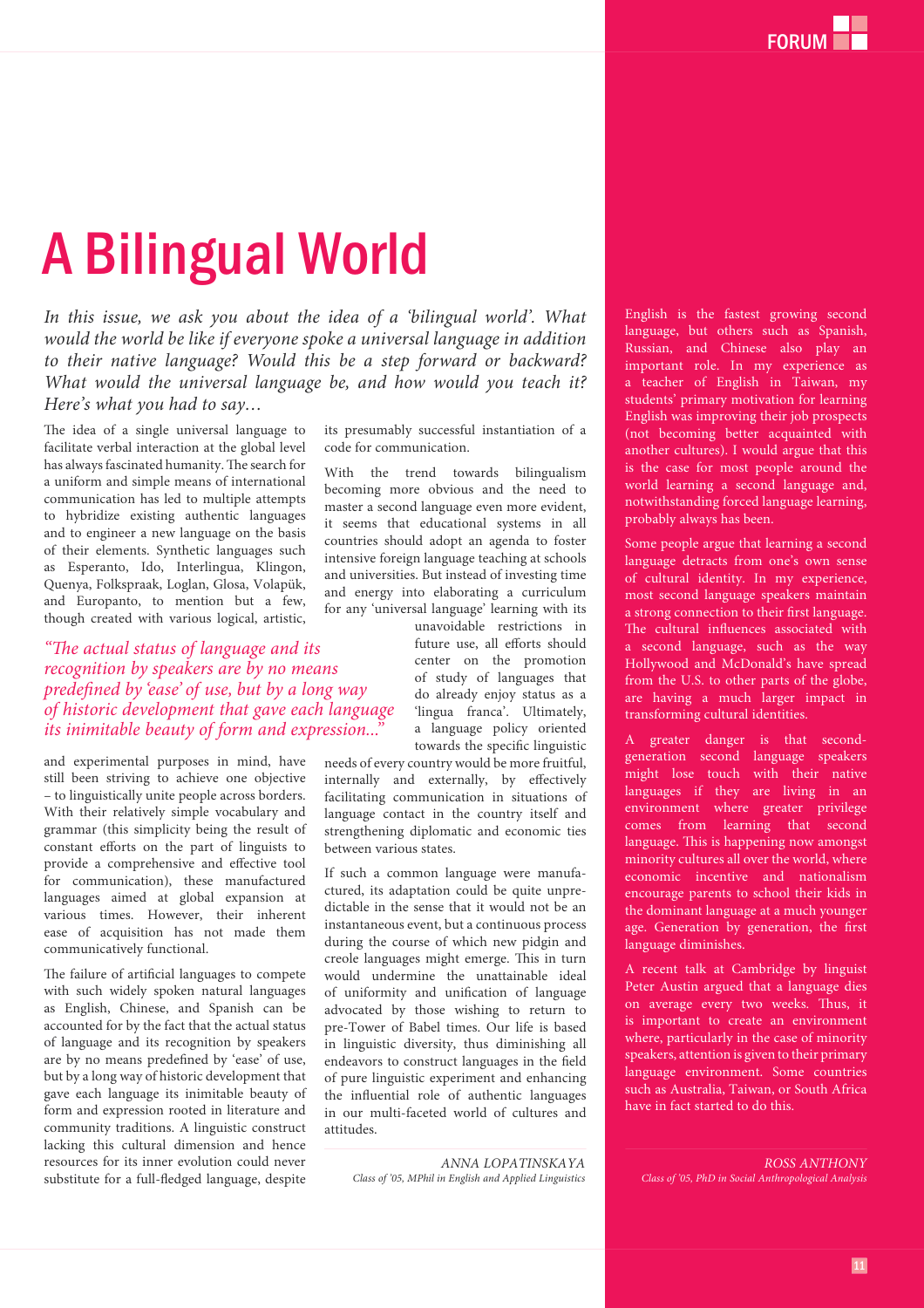It seems that we already live in a largely bilingual world. Nowadays, English is without a doubt the main language of international communication in business, higher education, tourism, and wherever there is need for communication between speakers of different

*"Th e only factor that can naturally lead to stronger bilingualism is further growth from different linguistic backgrounds.* 

languages. Given this present state of affairs, what can we expect in the future?

Much time will probably have to pass before the conditions are right for everybody to be fluent in a universal language. It is definitely worth having this as a goal, but we have to be aware that the only factor that can naturally lead to stronger bilingualism is further growth of the need to communicate with people from different linguistic backgrounds. If such a need extends from its current limited contexts

"You speak Arabic?" a woman asked while I waited for my falafel at a local restaurant recently. My questioner had seen me watching the Arabic language satellite news on the big screen TV in the back of the shop. "No," I replied, "but I do like to see how much I can figure out." She smiled broadly, no doubt pleased that a young white American would make the effort to listen to her native tongue.

It is a wonder that this effort is not made more often, considering that we live in an international age. The U.S. Census Bureau estimates that one out of every five people in the U.S. speaks a native language other than English. As China and India continue to rise on the global stage, Chinese and Hindi, already the languages with the most native speakers, will grow in importance. Moreover, a billion and a half people speak Arabic, Bengali, German, Japanese, Portuguese, Punjabi, Russian, or Spanish as their first language. In this era of global business, global

immigration, global tourism, and global

to all areas of our everyday life, complete bilingualism will come to exist spontaneously. We can only help this process by orienting the language policies of our countries in this direction.

> What should the universal language be? Personally, I find completely implausible the idea that any type of artificial language could be used as a universal means of communication because each language is much more than a system of rules, and

in order to be felt as real it must be related to a culture and to personal experiences. Speaking from the perspective of somebody who has always been interested in languages and who has spent years in the company of dictionaries and grammar books, I can claim with certainty that nothing is as useful as the opportunity to communicate – for real – in the language one is trying to learn.

I studied Italian and English for years (my native language is Serbian), but despite a BA in Italian Language and Literature, I had to ask for my first train ticket in Italy to realize that I could actually speak Italian. And the IELTS exam did not tell me as much about my English as did a brief conversation with the person at the information desk upon my arrival at Heathrow Airport (especially since I consequently got lost).

Therefore, both parts of me, the linguist and the ordinary language learner, believe that universal bilingualism would be a good thing, but only if it develops as a result of the world's genuine communicative needs, and only if the universal language is a real language, one people can attach cultural and emotional values to. Finally, although choosing one out of many languages might seem unfair, the choice will inevitably impose itself through the historical, economic, and sociopolitical circumstances of any given period, just as happened earlier with Latin and more recently with English.

> *MAJA MILIČEVIĆ Class of '04, PhD in English and Applied Linguistics*

terrorism, it is vital that we listen to each other, and learn what our neighbours have to say. Since September 2001, the United States has tightened borders and made the process

*"In the era of global business, global immigration, global tourism, and global terrorism, it is vital that we listen to each other, and learn what our neighbours have to say."*

of obtaining a visa much more difficult in an effort to prevent terrorists from entering the country. As a side effect, fewer foreign visitors have opted to study, teach, perform, and vacation in the U.S., while at the same time, many Americans have chosen to refrain from travelling abroad.

This situation is unfortunate. If we are to find a lasting peace, we must learn from the successes and failures of our history. We must learn the languages of our neighbours and our enemies, and hear what they have to say. We

must shun cultural isolationism, and instead heed the advice of former U.S. Vice President Henry A. Wallace, who, at the height of World War II, wrote:

> *"Th ere can be no privileged peoples. We ourselves in the United States are no more a master race than the Nazis. And we cannot perpetuate economic warfare without planting the seeds of military warfare. We must use our power at the peace table to build an economic peace that is just, charitable and enduring."*

In this world of many peoples, many religions, and many languages, the path toward mutual understanding is often rough and uncertain. But unless we are willing to speak each other's languages, we have no way to take the first steps forward.

> *LANE SCHWARTZ Class of '01, MPhil in Computer Speech, Text and Internet Technology*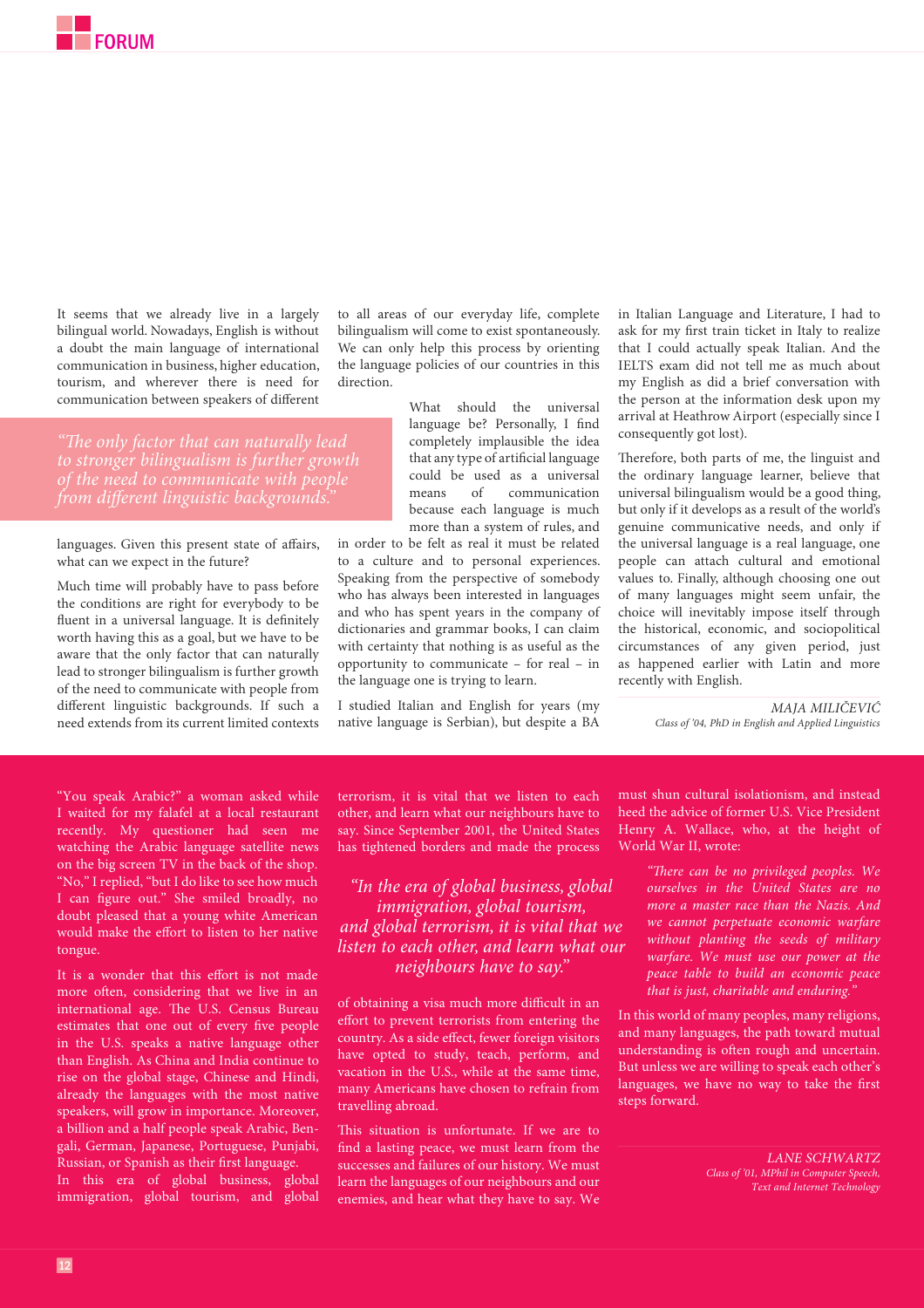## Partnering Up Working Together for Cultural Diplomacy



The British Council operates worldwide as the UK's public diplomacy *and cultural organisation. Forging a new link between the Marshall and*  Gates Scholar communities is just one part of their vast network of efforts *to foster international understanding.*

Following the terrorist attacks in New York, London and Madrid, citizens and governments of Western nations have actively engaged the question of 'why they hate us so much'. This issue has inspired countless studies delving (correctly or incorrectly) into global activities of the West, its quest for oil, its role in climate change, its military activities, or its role in the Middle East. Whether or not you agree with these assessments, these studies have all highlighted the urgent need for cultural diplomacy.

Considerable efforts are now being expended through America and Western Europe on convincing a global audience about the West 'as a force for good in the world'. As a European leader and one of the USA's closest allies, the British have a significant part to play in bridging what Tony Blair called the 'gulf of misunderstanding'. It will take a great deal more cultural diplomacy over many years to progress in the 'war' against international terrorism, but cultural diplomacy is an essential strategy.

#### **An engine for change**

The British Council embraces a broad definition of the word 'culture'. With offices in

109 countries around the globe, the Council is connecting people worldwide with learning opportunities and creative ideas from the UK. In this way the Council builds mutually beneficial relationships between the UK and other countries. In the United States the British Council, through its work in the arts, challenges the stereotypical images of historical Britain that many in the US hold by demonstrating that contemporary Britain is culturally diverse, dynamic and creative. For example, the Council's film and television department internationally promotes the work of young British filmmakers through programs such as the British Film Office in Los Angeles. Its Design Department, in addition, organizes international workshops and conferences on fashion, graphics, interiors, digital media and product design that bring together entrepreneurs from around the world to exchange ideas.

Perhaps globally one of the Council's most important roles is as the UK's international organization for educational opportunities. Of the 600,000 students that travel to the UK for academic study each year, the Council has helped over half of them by providing information about academic programs, *At left , Augustine Lo '04, Chad Golder '01, Cynthia Carver '02 and Andrew Robertson '01 attending the British Embassy event on March 7, 2006 in Washington DC.*

funding, housing, and general lifestyle in the UK. For those students who cannot afford to travel to the UK or commit three years abroad, the Council has helped over 200,000 students a year earn UK qualifications in their own countries through coordination with local institutions or through distance learning. In the USA, the British Council acts as the Secretariat for the prestigious Marshall Scholarships. This scholarship, funded by the Foreign and Commonwealth Office, awards over 40 American graduate students the opportunity to study for two years in pursuit of a British post-graduate degree at any accredited British university. Programs such as these form the cornerstone of British cultural diplomacy.

#### **Creating a partnership**

The Gates Scholars' Alumni Association believes that it has much to gain, especially in its early years, by developing positive working relationships with external organizations such as the British Council. These relationships will increase opportunities for both Gates and Marshall Alumni by building extensive social and professional networks. So far, through the British Council, the Gates Alumni have been invited by Sir David Manning, Her Majesty's Ambassador to the United States, to his home for the Press and Public Affairs Conference Reception. Local Gates alumni are also included in the annual orientation activities that are organized for the departing group of Marshall Scholars. This year Gates Alumni will share their experiences of life at Cambridge with the Scholars who take up their Marshall awards in September. These partnerships not only enhance cultural diplomacy through the exchange of ideas, but help build upon international diplomacy efforts and promote inter-cultural understanding around the world.

*KATHY CULPIN is the Events Coordinator for the British Council, USA, at Her Majesty's British Embassy in Washington DC.* 

> *ANDREW ROBERTSON Class of '01, PhD in Genetics*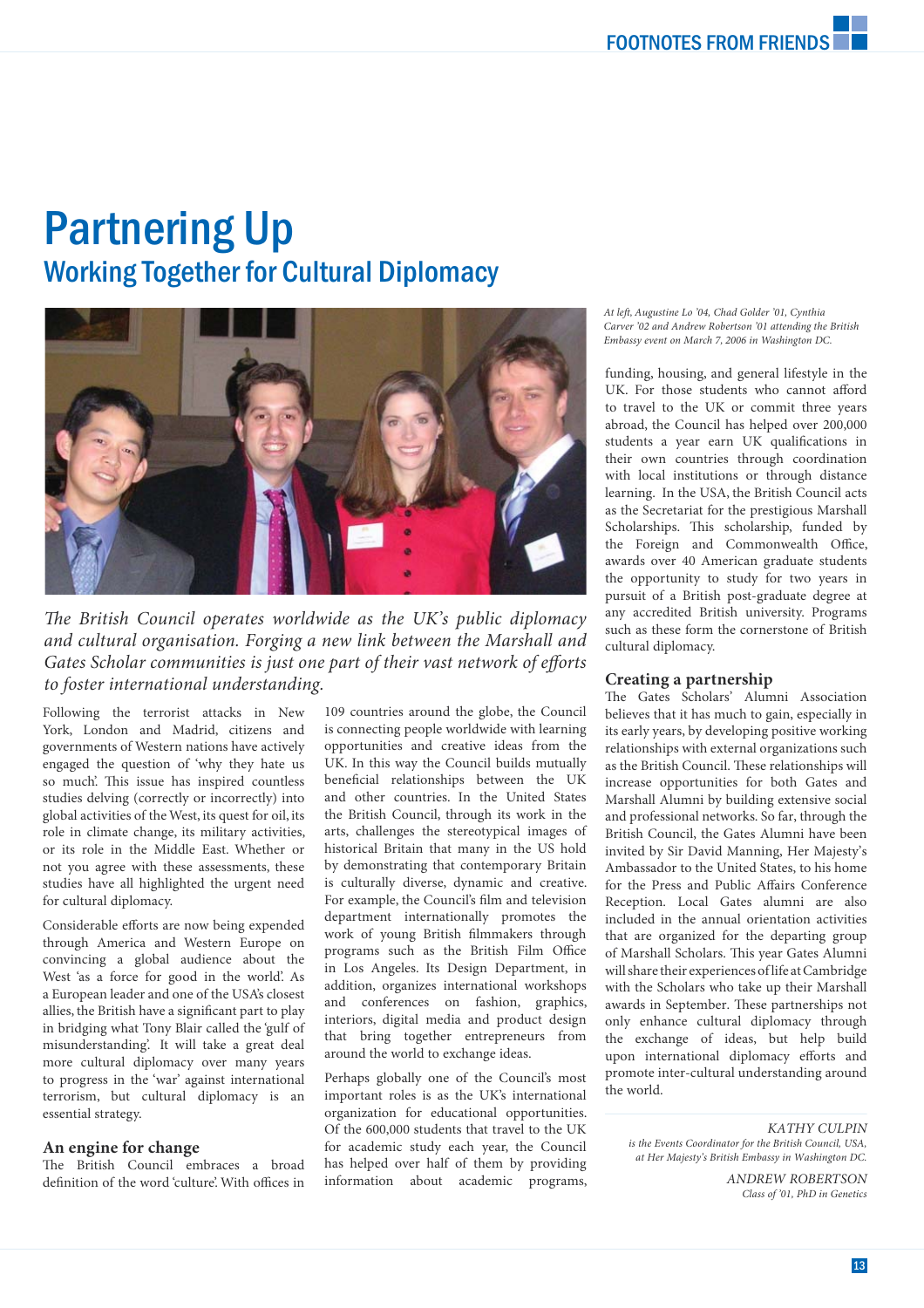# Alumni Notes

## New Scholar Mentoring Initiative 2006

GSAA is currently working on a new initiative to bridge the gap across scholar generations by putting Alumni in touch with newly selected Scholars. The Alumni-New Scholar Mentoring Programme will assign each new Scholar to an Alumnus contact point from their home country or region. The Alumnus will get in touch with and meet the new Scholar before he or she leaves for the UK. This type of interaction will give a face to the Gates Cambridge Scholarship and give incoming scholars a feeling of community long before they arrive in the UK. Furthermore, as the lack of understanding of the Cambridge system continues to be a common complaint of incoming Scholars, this new initiative aims to make the transition to the new environment of Cambridge a smoother experience.

If you're interested in participating in this program, please send us an email at gatesalumni@gatesscholar.org. Be sure to include in your email where you will be this summer and any places you may be travelling to, including dates. We will contact you as soon as the selection process and details have been finalized.

## Join a Regional Mailing List!

The GSAA is currently setting up regional mailing lists, enabling Alumni to keep in touch at a more localized level about events in their area. In order for these lists to work, though, we need you to make sure your details on the website are up-to-date so we know where critical numbers exist. Please login at www.gatesscholar.org, go to "Edit My Profile" and enter your city in the current address section.

Below is a list of the current regional mailing lists. To join one of these lists, please email gatesalumni@gatesscholar.org and put the city of your choice in the subject line. If your city isn't listed, but you know there are several of you there or you just want to serve as a contact point in case others are in your area, please let us know so we can set one up.

#### *Current country mailing lists:*

Australia@gatesscholar.org, Canada@gatesscholar.org China@gatesscholar.org Germany@gatesscholar.org Greece@gatesscholar.org India@gatesscholar.org Netherlands@gatesscholar.org Southafrica@gatesscholar.org

#### *Current city mailing lists:*

Boston@gatesscholar.org Edinburgh@gatesscholar.org LA@gatesscholar.org London@gatesscholar.org NYC@gatesscholar.org Sanfrancisco@gatesscholar.org Washingtondc@gatesscholar.org

## Become a Regional Contact Point

In addition to the regional mailing lists, we are also looking for Alumni in each region to serve as Regional Contact Points (RCP). RCPs will be a first port of call for people moving into the area and/or those visiting. They will work with the GSAA to plan regional events and keep the GSAA updated on the opinions of Alumni in that region. Thus far, we have RCPs for Germany - Oliver Fischer (o.fischer@gatesscholar.org) - and Canada - Nilima GuIrajani (n.gulrajani@gatesscholar.org). If you're interested in becoming a RCP or helping Oliver and/or Nilima, please email gatesalumni@gatesscholar.org.

# 2001 Class Notes

*Andrew Ashcroft.* After taking some time off to play professional ice hockey in Switzerland, I submitted my PhD in Engineering in June 2005. I joined JP Morgan at the end of August and I am loving my new job as an Oil Derivatives Trader in London.

Anne Berry. After leaving Cambridge in 2002, I jointed to the Council of Economic Advisers at the White House, where I worked as a staff economist and then as an economist. I just finished the first year (of four) of my JD/MBA program at Stanford. I am working at Davis Graham & Stubbs in Colorado this summer.

*Rachel Bortnick.* I'm currently living in Cambridge, MA where I'm working on my MD/PhD at Harvard.

*Eli L. Diamond.* I'm completing a year of neuroimaging research at Brigham and Women's Hospital in Boston before returning to my final year of medical school. Recently I presented my work on functional MRI and Alzheimer's disease at the Annual Meeting of the American Academy of Neurology (email: elidiamond@post.harvard.edu).

*Axel Gelfert.* After submitting my PhD ('The Structure of Testimonial Knowledge') in September 2005, I spent the academic year 2005-06 as Junior Fellow at Collegium Budapest (Institute for Advanced Study). Since May 2006 I have been an Affiliated Research Scholar in the Department of History and Philosophy of Science (Cambridge). From September 2006 onwards I'll be a Postdoctoral Fellow at the Department of Philosophy, National University of Singapore.

*Rachel Giraudo.* I am a PhD student in the Anthropology Department at the University of California, Berkeley. I plan to begin my dissertation fieldwork in January 2007 in the Tsodilo Hills, Botswana.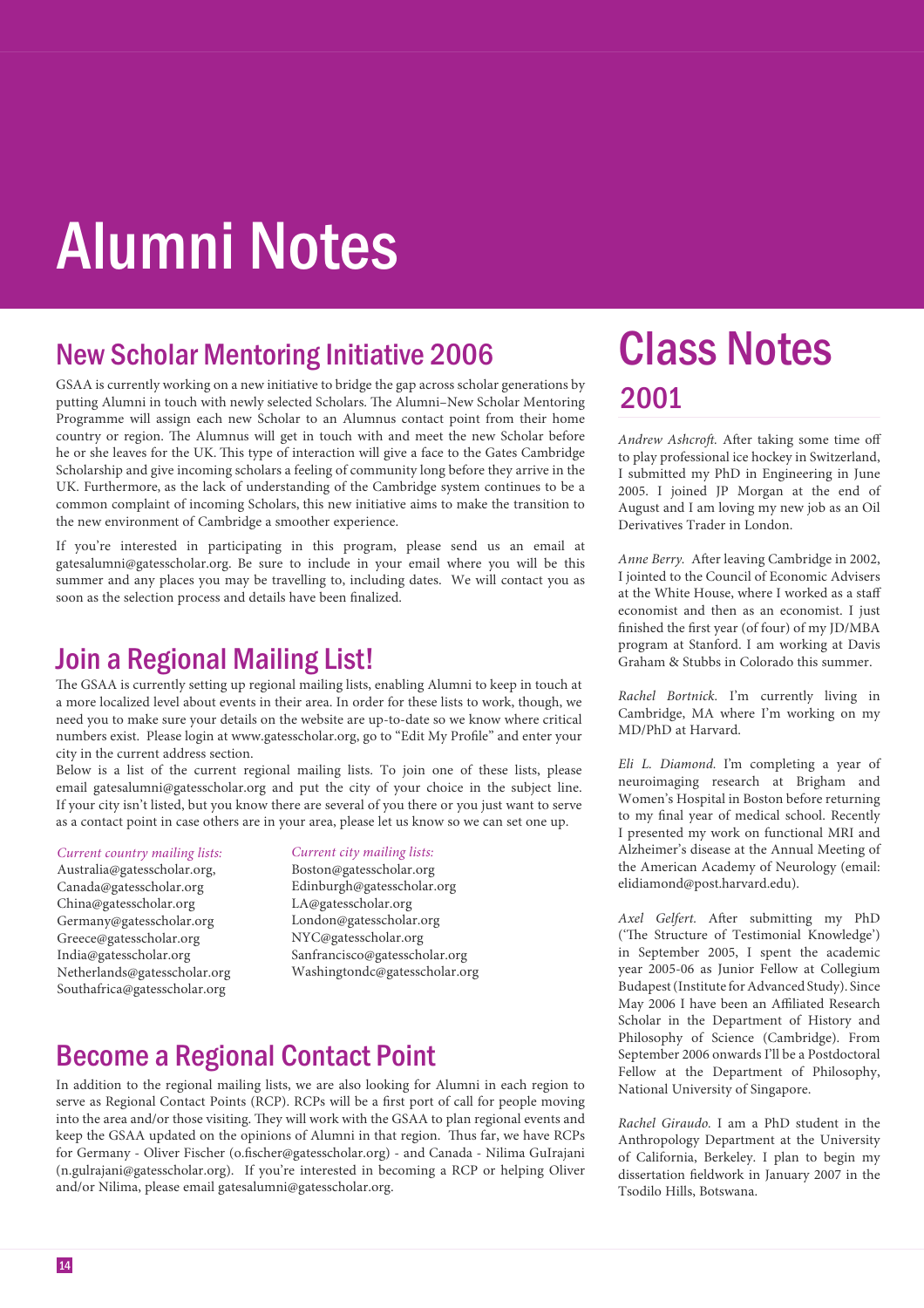

*Hilary Levey and Alexander Nyren (both '02) will be married in New York City in February 2007. Fellow '03 Scholar, Cyndee Carver, will be in the wedding party.*

*David Green.* After completing my PhD in criminology in August 2005, I started a threeyear Junior Research Fellowship at Christ Church, Oxford University. I'm comparing the interplay among crime, media, public opinion and policy in England, Norway and the USA.

*Geraldine Parsons.* I was elected to a Title A Fellowship in Trinity College, Cambridge in October 2005 for my work in Medieval Irish literature. I have just taken up this post, having spent the period October 2005 - March 2006 lecturing in the Department of Anglo-Saxon, Norse and Celtic, Cambridge. I hope to spend some of the four years of this fellowship working in Ireland and perhaps the United States.

*Rob Perrons*. I am married and living in the Netherlands with my wife, Shannon. I'm currently working for Shell International Exploration & Production, and will be transferring to the company's Houston office in October of this year. For a more thorough update and some photos, please visit www.perrons-woodward.com.

*Andrew Robertson*. I'm on detail to the Office of Global Health Affairs at the US Department of Health and Human Services, International Influenza Unit. My focus is disease surveillance capacity in Southeast Asia and Africa, and North American pandemic policy.

*Matt Varilek.* After Cambridge I returned to my job as an environmental policy consultant in Washington, DC. In 2004, I took an economic policy job with Senate Minority Leader Tom Daschle. After Senator Daschle completed his final term, I became Economic Development Director for Senator Tim Johnson of South Dakota.

### 2002

*Wendi Adelson*. It is an understatement to say it has been a busy year for me. I wanted to share that in February, I married the man of my dreams, Dan Markel, near my ancestral home in South Florida. This past October I changed law schools for my final year to be with Danny in Tallahassee, Florida, where he is an associate professor of law at Florida State University. I will graduate from law school this weekend and return to Miami to begin a job with the Center for Ethics and Public Service at the University of Miami Law School, doing children's rights and immigrant advocacy law. I hope all of you are happy and thriving.

Lina Barrera. I left Cambridge in 2003 after completing an MPhil in Environment and Development and have been living and working in Washington, DC ever since. I've been working with Conservation International, an international organization that aims to conserve the Earth's biodiversity, as an advisor to the Latin America programs for nearly three years.

*Cynthia Marie (Cyndee) Carver*. I am presently a third-year student at Georgetown University School of Medicine in Washington, DC. My interests include pediatrics, medpeds, dermatology and ENT. I am serving for a fourth year as Treasurer of the Medical School's Class of 2007. Currently I am involved in research for the treatment of psoriasis via a Stage 3 Clinical Trial using Raptiva.

Jenny Ifft. After three years of working in Washington, DC, Beijing, Indianapolis, Delhi, etc., this fall I'll begin working towards a PhD in Agricultural & Resource Economics at UC Berkeley. I'm looking forward to becoming a California resident and to another Gates Alumni Reunion in the Bay Area!

*Jennifer Piscopo*. I'm currently a PhD candidate in Political Science at the University of California, San Diego. I'm researching affirmative action quotas for female legislative candidates in Latin America and recently completed fieldwork in Argentina. I would love to hear from Gates alumni in the San Diego area. Contact: jpiscopo@ucsd.edu.

*Jay Reddy*. I'm currently finishing the third year of an MD/PhD program at Baylor College of Medicine in Houston, TX. I have joined a lab that studies the molecular underpinnings of breast cancer using murine models.

*Oliver Rinne*. Since 1 November 2005 I have been a Postdoctoral Scholar in the Theoretical Astrophysics and Relativity Group, California Institute of Technology.

### 2004

*T. Augustine Lo.* I'm working with the US Department of Commerce in Beijing during summer 2006.

*We would love to hear what you're doing! publication in the Gates Newsletter, please email a brief blurb of no more than 50 words to gatesalumni@gatesscholar.org. Please include "Alumni Note"*